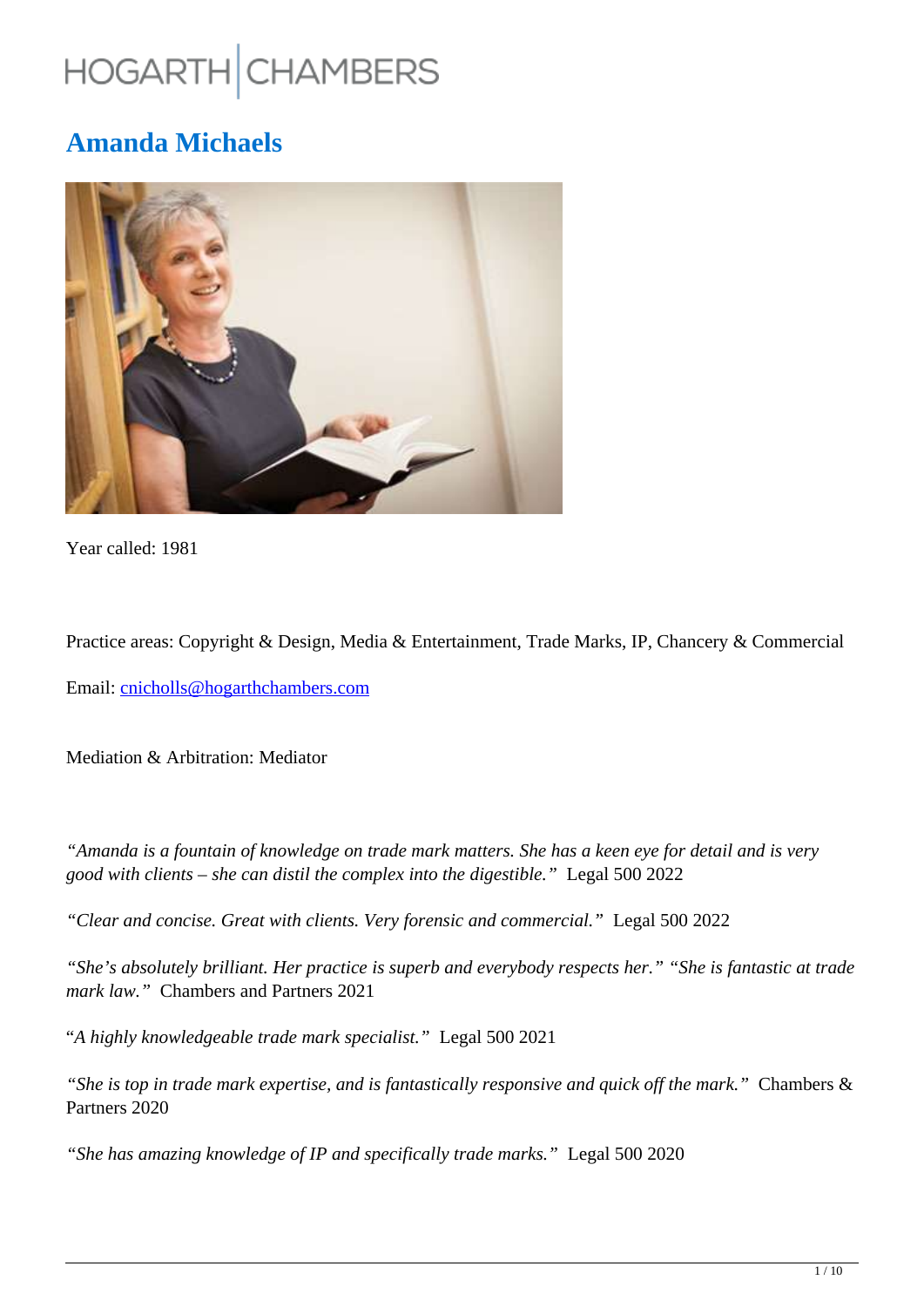*"She is intellectually brilliant, always extremely well prepared and in complete mastery of her instructions. She's very persuasive on her feet and clearly very well respected by the judges, and brilliant with clients."?* Chambers & Partners 2019

*"A clear leader in the field," "unflappable before judges" and "deeply knowledgeable particularly on trade mark matters"* Who's Who Legal UK Bar 2018

Amanda was listed as one of '*80 of the best and brightest women in the IP industry'* by WIPR Influential Women in IP 2020

## **Profile**

Amanda has a wealth of experience in a broad field of practice, ranging from trade marks and passing off, copyright and designs, breach of confidence and related commercial disputes in the media and entertainment field, to broader contractual and Chancery disputes. She has acted for multinational brand and copyright owners, film, TV and record companies, and collecting societies, as well as for SMEs and individuals in disputes in the music/record industry, films, advertising, television, and publishing, often involving issues of contract or partnership law. She deals with a wide variety of copyright and design disputes, many in the fashion industry, and contractual/property disputes of all kinds.

She is especially well-known as a trade mark specialist, dealing with trade mark and passing off matters at all levels, in UK and Community Courts.

Amanda is a persuasive and confident advocate, highly praised for her practical and commercial approach, for her client care skills and for the clarity of her arguments and written work. She has for many years been recommended by the major independent legal directories as a leading barrister for IP and Media and Entertainment, for instance as 'something of a guru when it comes to trade mark law', as 'client friendly and wonderful on her feet,' as 'superb on paperwork and well-liked by all the judges' and as 'an absolutely outstanding senior junior with a fantastic capacity for assimilating information. She cuts to the chase and is a real pleasure to work with.'

Amanda is the author with Andrew Norris QC of 'A Practical Guide to Trade Mark Law' 5th edition, OUP.

Whilst remaining in full-time practice at the Bar, Amanda is a Recorder and has been appointed under s 9 of the Senior Courts Act to sit part-time as a Deputy Enterprise Judge of the Intellectual Property Enterprise Court. Amanda is also an Appointed Person under the Trade Marks Act 1994, hearing appeals from the UKIPO.

Amanda is an experienced mediator of IP, Chancery and wider commercial disputes; she has a high rate of successful outcomes.

## **Directory & Testimonial Quotes**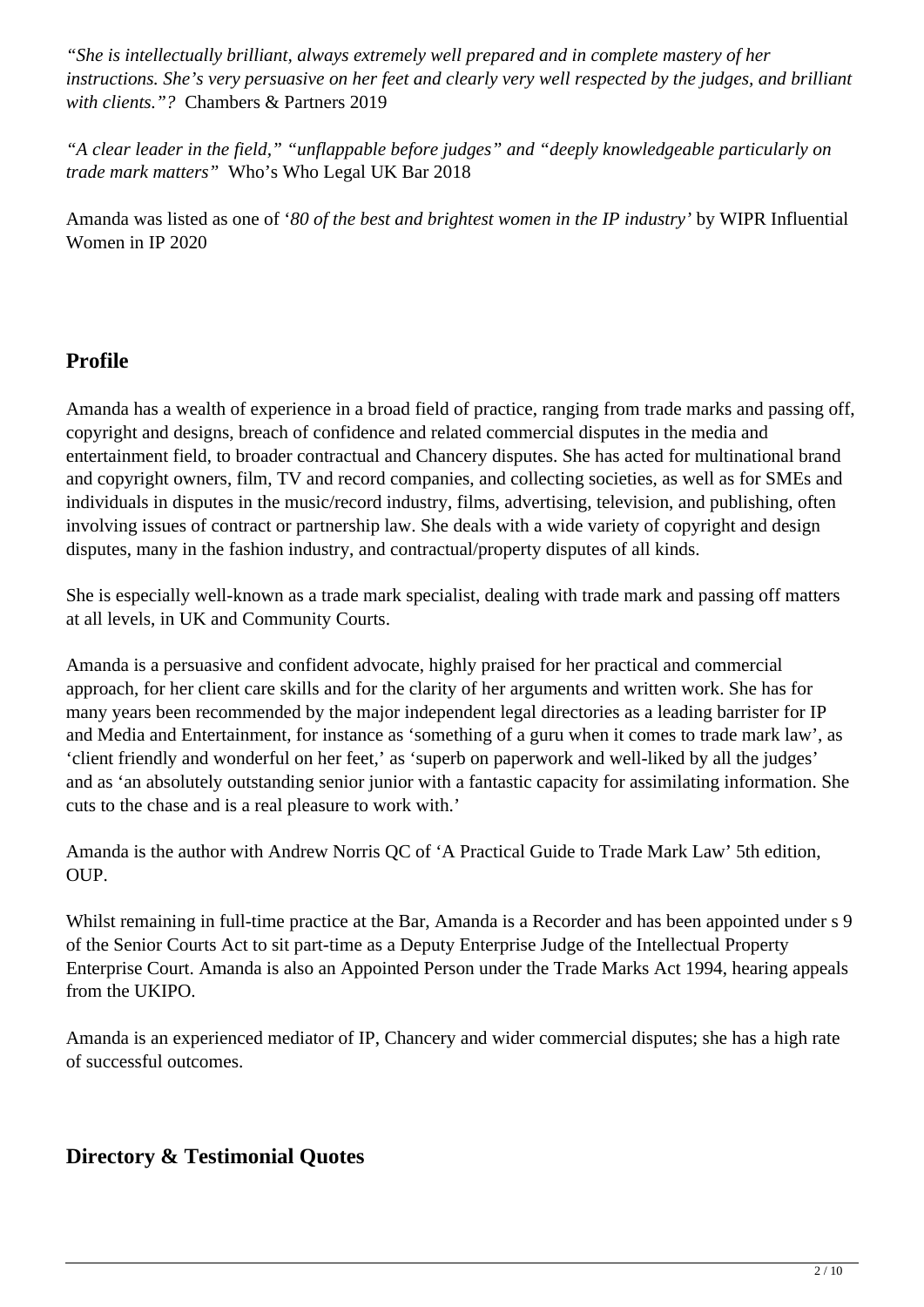#### **Chambers and Partners 2022**

**Intellectual Property:** *"She is strong and has judicial experience." "She has fantastic trade mark knowledge." "I go to her on more complex work. She is thorough and understands what judges are looking for and how to steer arguments."*

**Media & Entertainment:** *"She listens, has good knowledge of the law and gives opinions. She is absolutely superb in bringing litigation to an end." "She has a wealth of experience."*

#### *Legal 500 2022*

**Intellectual Property:** *"Clear and concise. Great with clients. Very forensic and commercial."* **Media & Entertainment:** *"Amanda is a fountain of knowledge on trade mark matters. She has a keen eye for detail and is very good with clients – she can distil the complex into the digestible."* 

#### **Chambers and Partners 2021**

**Intellectual Property:** *"She is fantastic at trade mark law and is very good at both the technical and legal sides of things. She is a pleasure to work with." "Her advice is always sensible and commercial." "She is extremely experienced and has amazing judgement."*

**Media & Entertainment:** *"She's very approachable, realistic and great at managing client expectations. She's very easy to work with and clear in her advice." "Clever, experienced and adept at dealing with clients." "She's absolutely brilliant. Her practice is superb and everybody respects her."*

**Legal 500 2021 Intellectual Property:** "*A highly knowledgeable trade mark specialist."* **Media & Entertainment:** "*Very down-to-earth with both excellent technical knowledge and insight into the inner workings of various courts and tribunals."*

#### **WIPR Influential Women in IP 2020**

*Amanda Michaels has been listed as one of "80 of the best and brightest women in the IP industry"*

#### **Chambers & Partners 2020**

**Intellectual Property:** *"She has deep experience and knowledge of trade marks and passing-off claims."*  **Media & Entertainment:** *"She is very good, particularly in cases involving trade marks." "She is very easy to work with, down to earth and very straightforward."*

#### **Legal 500 2020**

**Intellectual Property:** "*She has amazing knowledge of IP and specifically trade marks."* **Media & Entertainment:** "*With in-depth knowledge of trade mark law she offers technically adept but also pragmatic advice."*

#### **Who's Who Legal UK Bar 2020**

**Intellectual Property:** *"Hard-working and very approachable"* **Media & Entertainment:** *"Ranks highly among peers thanks to her adept handling of complex copyright cases."*

#### **Chambers & Partners 2019**

**Intellectual Property:** *"She is intellectually brilliant, always extremely well prepared and in complete mastery of her instructions. She's very persuasive on her feet and clearly very well respected by the judges, and brilliant with clients."*

**Media & Entertainment:** *"She is extremely knowledgeable, commercial and client-friendly." "She is very experienced, level-headed and a good advocate."*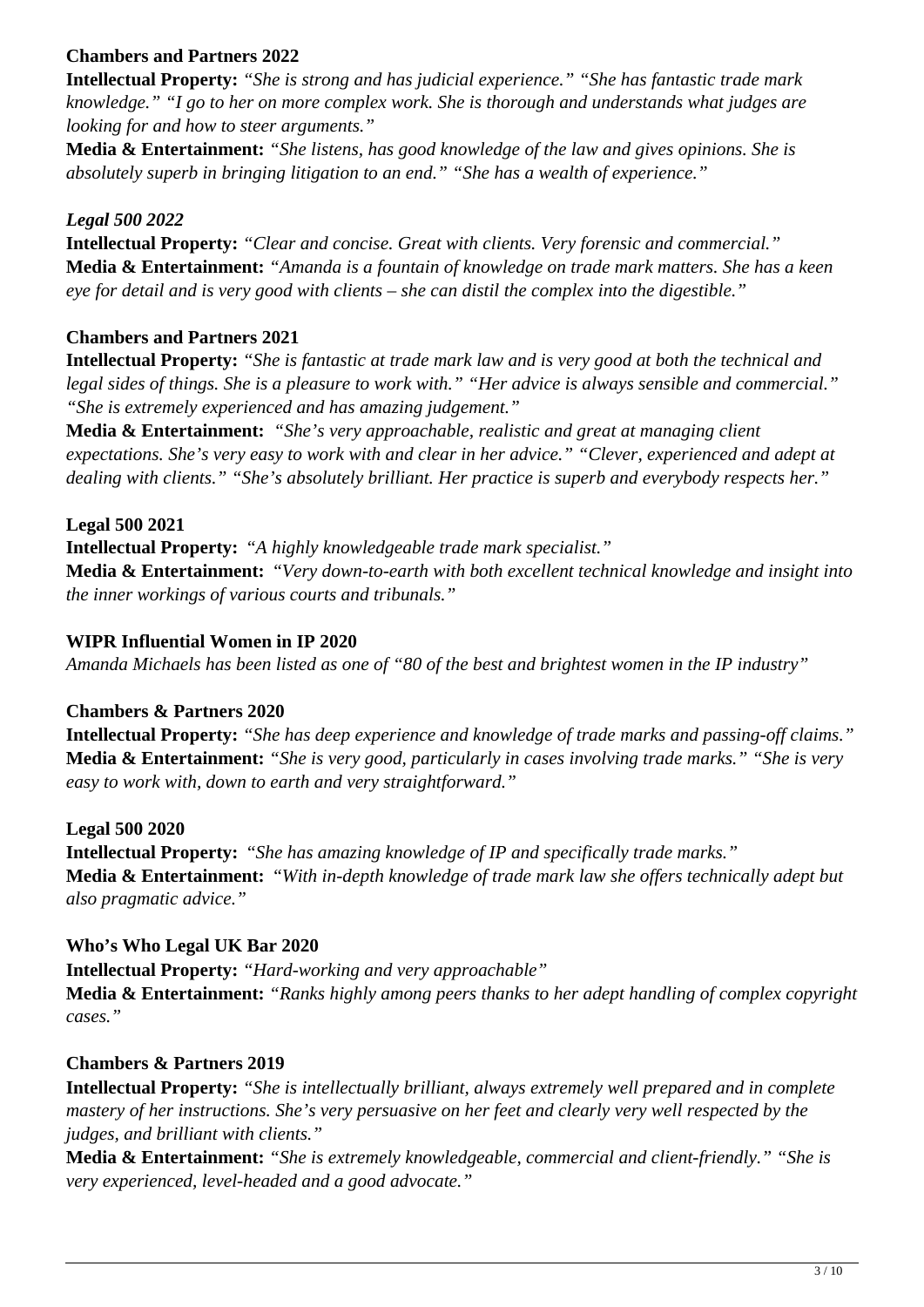#### **Legal 500 2019**

**Intellectual Property**: *"She is precise, practical, commercial and able to relate to clients and the commercial realities they face."*

??**Media & Entertainment:** *"One of the best for trade mark matters; she brings insight, enthusiasm, and is also great fun to work with."*

#### **Chambers & Partners 2018**

**Intellectual Property:** *"She is very convincing and clear in her explanations, and what she says carries a great deal of weight." "She is really knowledgeable and applies a practical and common-sense approach."* 

**Media & Entertainment:** *"Amanda is at the forefront of media-related trade mark and copyright work." "She's sensible, practical and good on her feet."* 

#### **Who's Who Legal for the UK Bar 2018**

**Intellectual Property:** *Leading Junior "extremely client user-friendly", "unflappable before judges" and "deeply knowledgeable particularly on trade mark matters"*

*Media & Entertainment: "Most highly regarded" leading junior. "a clear leader in the field … technically outstanding, highly commercial and client friendly."*

#### **Chambers & Partners 2017**

**Intellectual Property:** *"She is an ideal choice for opinion work. Her oral presentation is forthright and persuasive" "She is extremely practical, very commercial, tells it as it is, and is great with clients"* **Media & Entertainment:** *"She finds solutions that get to the heart of the client's concerns"*

#### **Legal 500 2017**

**Intellectual Property:** *"She is very pragmatic and is prepared to think outside the box"* **Media & Entertainment:** *"Fantastic on trade mark matters; she knows all there is to know."*

#### **World Trade Mark Review 2017**

*"She has a "well-developed international perspective" on trade marks and understands how to run multijurisdictional cases so that results in one country benefit proceedings in another. "Her forensic approach works well for the trickiest cases."*

#### **Legal 500 2016**

**Intellectual Property:** *"A formidable technician with an encyclopaedic knowledge of trade mark law"* **Media & Entertainment:** *"Super-efficient, clear and very approachable."*

#### **Chambers & Partners 2015**

*Intellectual Property and Media Entertainment: "Considered an oracle with regard to trade mark law, she is one of the most popular senior juniors for brands, media and passing-off cases. Sources speak highly of her clear careful and practical advice"*

#### **Chambers & Partners 2014**

*"A highly rated junior who quite literally wrote the book on trade mark law. She is particularly noted for her clarity of argument and ability to explain complex issues to clients" "One of the leading trade mark barristers in the country. Even if you're on the other side, you feel convinced by her arguments."*

#### **Chambers & Partners 2013**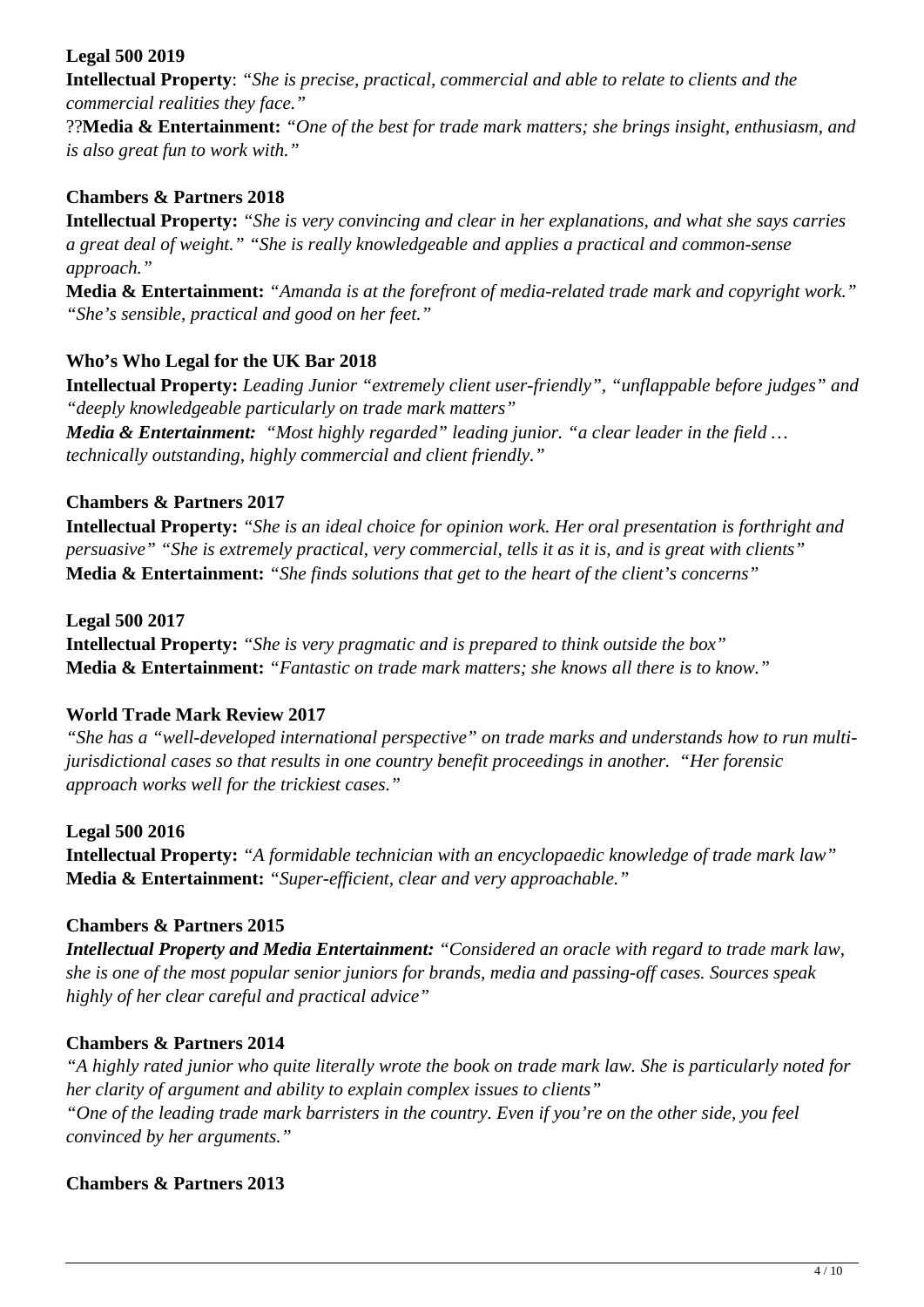*Intellectual Property: Amanda Michaels is "known as something of a guru when it comes to trade mark law, and features in the rankings on the strength of highly enthusiastic feedback from her clients. Commentators say she is an "absolutely outstanding senior junior with a fantastic capacity for assimilating information. She cuts to the chase and is a real pleasure to work with."*

## **Career**

Amanda read law at the University of Durham. Her interest in IP arose from her post-graduate studies of EU law at the College of Europe in Bruges, funded by Belgian Government scholarships, and then as a trainee in the Legal Department of the EU Commission. She wrote her Master's thesis on trade mark law.

Her practice encompasses litigation at all levels and covers almost the full breadth of chambers' work.

Amanda does a very wide range of IP and media work. Please see her Profile page for a description of her practice.

Since 2007, Amanda has combined her practice with part-time judicial work. She is an Appointed Person, hearing appeals from the UKIPO in trade mark matters. Those decisions can be found at https://www.gov.uk/search-trade-mark-decisions. She was appointed as a Recorder in October 2010 and as a Deputy Enterprise Judge of the IPEC in 2015. She has heard a variety of civil cases as well as cases in the Patents County Court and now the IPEC. Her judgments are online at www.bailii.org<http://www.bailii.org

Amanda also acts as a mediator in a wide variety of disputes. She is happy to conduct conferences and mediations and read documents in French.

## **Cases**

Amanda is currently acting for a diverse range of clients in relation to trade mark, copyright and/or design and media issues: a designer of homewares, a jeweller, a cosmetic company, a brewer, a trade association, a manufacturer of photographic supplies, a food manufacturer/importer, and various fashion designers, manufacturers and retailers and charities,

#### **Cases Include:**

**Urbanbubble Ltd & others v Urban Evolution Property Management Ltd & others [2022] EWHC 134 (IPEC) –** Amanda acted for the successful Defendants in an action for trade mark infringement and passing off. Not only was there found to be no likelihood of confusion, but the Claimants were found to have consented to the First Defendant's use of the name Urban Evolution.

**Manuka Honey trade mark application** (BL O/898/21 and O/899/21) acting for a New Zealand trade association in dual oppositions to its application to register a certification mark for honey.

**Oxygenetix trade mark** (BL O/608/21) acting for the opponent to a trade mark application raising issues of prior rights and bad faith.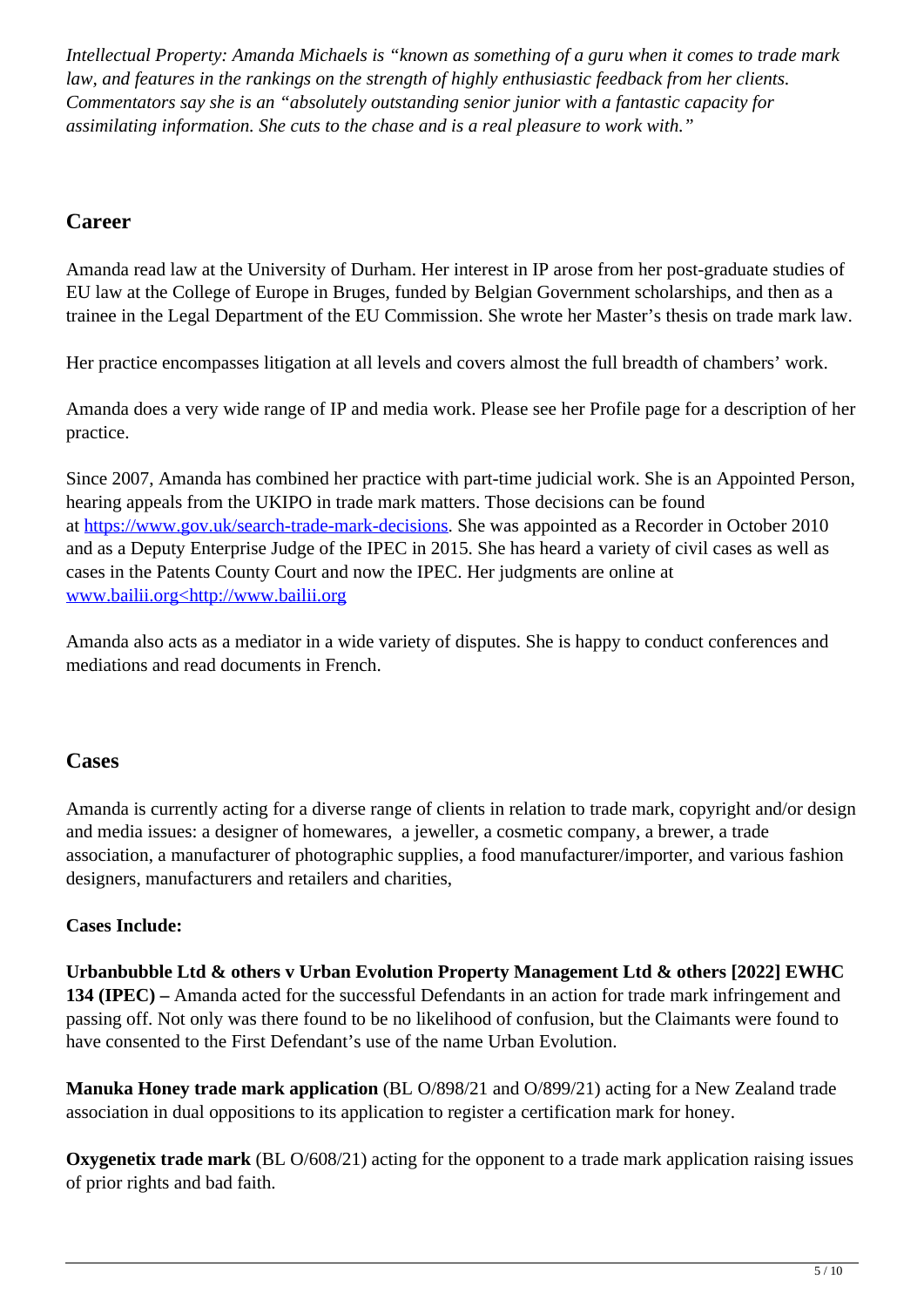### **Lyle & Scott Ltd v American Eagle Outfitters, Inc [2021] EWHC 90 (Ch) (20 January**

**2021):** obtaining permission to serve proceedings for breach of contract and passing off upon a US defendant, raising novel points on the Rome II Regulation.

**Brandlogic v Bentley Motors [2020] EWCA Civ 1726 (Ch), [16 December 2020] FSR 15: trade mark** infringement case raising novel points on the transitional provision of the 1994 Act. Amanda Michaels and Charlotte Blythe were led by Simon Malynicz QC.

**Chanel's Gabrielle BL O/670/19 and O/256/20:** acting for the successful Opponent to Chanel's application to register CHANEL'S GABRIELLE for leather goods, in a case raising questions of indirect confusion by a form of "wrong way round confusion"

**Permanent Secretary, Ministry of Energy, Commerce and Tourism, Republic of Cyprus v. John &** Pascalis Ltd [2018] EWHC 3226 (Ch): appeal to the High Court from the IPO's refusal to exercise the discretion to extend time for filing the defence to invalidity proceedings

**Chadwick v Lypiatt Studio Ltd [2018] EWHC 1986 (Ch):** acting for a family company in a successful High Court claim to the copyright in the artistic works of Lynn Chadwick deceased, and to ownership of his unsold sculptures and drawings.

**"Elvis Juice"** BL O/048/18 and O/105/18: appeal of trade mark opposition based upon rights claimed in "Elvis" in relation to beer

**"Americamp"** BL O/376/17: successfully defending an invalidity application.

**"Hunnies"** BL O/363/17: acting for the successful respondent to an appeal in relation to a declaration of invalidity

**Case T-107/16 Airhole Facemasks Inc v OHIM 16 May 2017**: advised on successful appeal to the General Court in a bad faith/agency invalidation

**Trust Capita Ltd v. Capita plc [2016] EWHC 3013 (Ch)**: appeal to the High Court from the Company Names Tribunal.

**PPL & PRS v CGK Ltd** and others [2016] EWHC 2642 (Ch): Acting for the successful Claimants in a copyright claim raising issues as to the authorisation of the infringements.

**Acting** for a picture library in relation to copyright issues.

**Acting** for a manufacturer of spare parts defending a design right claim.

**Acting** for a food manufacturer in relation to lookalike products.

**Acting** for the publisher of a series of much-loved children's books in relation to copyright and trade mark issues.

**Acting** for a Defendant to an action for infringement of trade marks by sales from an on-line "mall"

**Acting** for a food manufacturer in relation to an ASA complaint.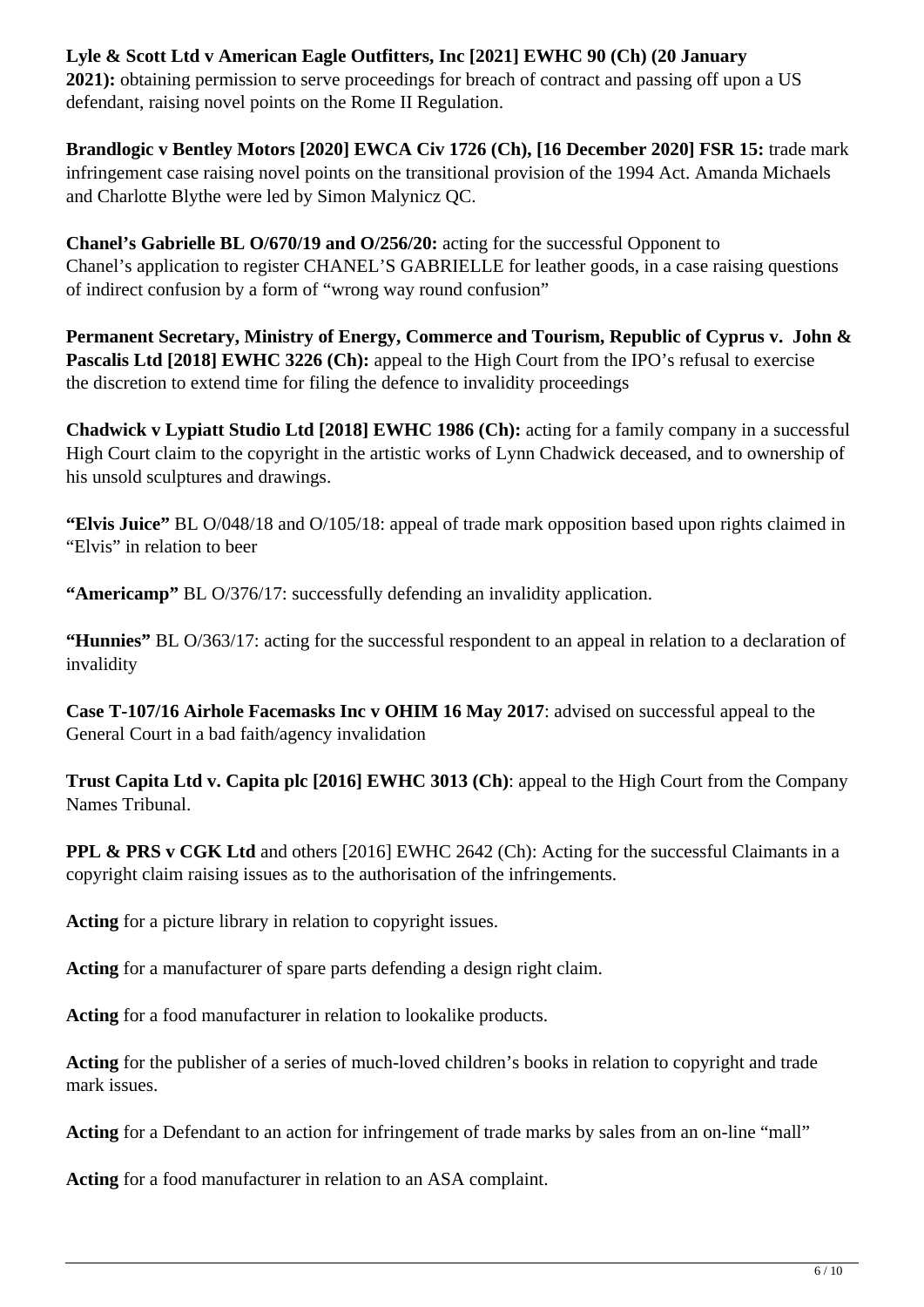**Skyscape Cloud Services v Sky plc** [2016] EWHC 1340 (IPEC): acting for a claimant seeking a declaration of non-infringement of trade mark

**Giraffe & Hobbit trade mark,** BL 0/269/16: acting for the successful opponent in IPO proceedings

**Jura Origin trade mark (Whyte and Mackay Ltd v Origin Wine UK)** [2015] EWHC 1271 (Ch), Arnold J: acting for the successful appellant in opposition proceedings on appeal from the UKIPO – an influential case in relation to the impact of the non-distinctive elements of trade marks.

**"Walk2Walk":** acting for a charity in successful IPO proceedings. BL O/549/15 – appeal was abandoned.

**Eat Tokyo:** acting for the successful appellant/applicant in BL O/199/15 (TM appeal) and 0/449/15 (remitted opposition)

**JOY trade mark BL**  $)/148/15$ **:** acting for a successful applicant for revocation for non-use.

**Moroccanoil Israel Ltd v Aldi Stores Ltd** [2014] EWHC 1686 (IPEC): [2014] E.T.M.R. 55: [2015] F.S.R.4: acting for a claimant in a passing off case complaining of look-alike products.

**MB Garden Buildings Ltd v Mark Burton Construction Ltd** [2014] EWHC 431 (IPEC): acting for Defendant successfully disputing service

**Acting** for a Defendant in a claim for infringement of design right in agricultural parts.

**Advising** a French cosmetics company on an appeal to the CJEU in a trade mark case.

**Happy Sandwiches trade mark** BL O/181/14: acting for Noble Foods in its successful appeal of a trade mark opposition by McDonald's.

**Vita trade mark:** BL O/514/13 acting for Dairy Crest in a successful appeal of a trade mark opposition

**Forstater v Python (Monty) Pictures Ltd** (2013] EWHC 1873 and [2014] 1 Costs L.R. 36: acting for the Pythons' company in a claim brought for an increased royalty share by the producer of the iconic film "Monty Python & the Holy Grail"

**Jersey trade mark.** BL O/172/13: acting for the States of Jersey in its successful opposition to Chanel's application to register 'Jersey' for perfumery

**Acting** for Coca Cola in a trade mark infringement and passing off action recently settled.

**Simmons trade mark.** BL O/468/12: acting for the successful applicant for invalidity of a trade mark, based upon historic goodwill and bad faith. and on the (unsuccessful) appeal by the trade mark proprietor.

**Arevdour v Kuçukçalik** (unrep): Acting for the Defendant in High Court proceedings obtaining the discharge of an interim copyright injunction and disclosure and freezing orders in a claim is for breach of an agency agreement compensation under the Commercial Agents Regulations 1993, and infringement of the artistic copyright in over 400 fabric designs.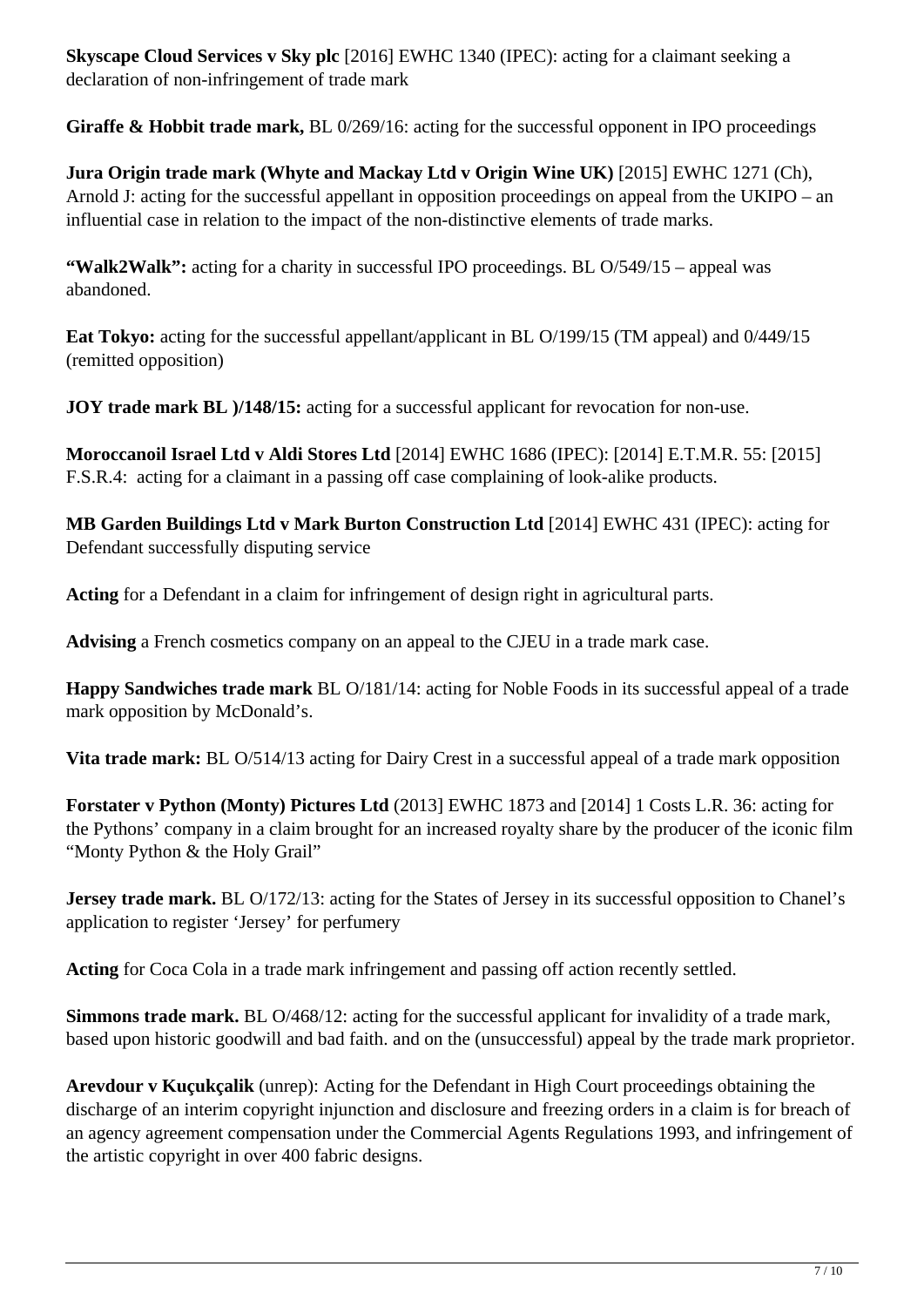**TMLC & Lonsdale v Leofelis:** successfully resisting summary judgment in a claim for breach of a trade mark licence: [2010] EWHC 969 and [2010] EWHC 1938, after the Defendant disputed the UK court's jurisdiction: [2009] EWHC 3285 (Ch). Also acting for Leofelis in its inquiry for damages against Lonsdale for breach of the same trade mark licence.

An international **WIPO arbitration** (confidential) relating to alleged breach of contract and negligence in respect of the supply of software and digital rights management services.

**HCL v Urban [2009, unrep]:** acting for the successful claimants seeking interim relief and then obtaining summary judgment in a claim for breach of confidence. and infringement of copyright.

**Seatbooker v Southend United Football Club** [2008] EWHC 157: trial of claim for breach of IT supply contract.

**Baker Book House and others v Amue** [2008. unrep]: summary judgment for infringement of literary copyrights on website. followed by a committal application in 2010.

**GMG Radio Holdings Limited v Tokyo Project Limited** [2006] F.S.R. 15: passing off by use of a style of illustration in relation to music CDs and club nights.

**Clark v Clark** [2006] F.C.R. 421 [2006] W.T.L.R. 823: proprietary estoppel.

**Oska's Ltd's trade mark** [2005] R.P.C. 20: appeal raising issues of likelihood of confusion.

**Sony v Ball** [2004] EWHC 1984 (Ch):contempt application under CPR r32 14

**Reed Executive Plc v Reed Business Information Limited** [2004] R.P.C. 40 CA: trade mark/passing off case including issues of use on websites. in metadata and 'SEO' techniques: and [2005] FSR 3 impact on costs of failure to mediate.

**Arkace v Nolan** [2005. unrep]: successfully defended High Court claim on basis that management and recording agreements made with a minor were unenforceable and in restraint of trade.

**Riddle v United Services Organisation Limited** [2004] EWHC 1263 (Ch); (2004) 27(7) I.P.D. 27079: claim for passing off.

**Miles v ITV** (2003. unrep): claim for breach of confidence and copyright infringement in relation to children's TV series.

**Charly Acquisitions Limited v Immediate Records Inc** [2002] EWCH 254: ownership of copyright in catalogue of 1960s sound recordings.

**Altecnic v Reliance** [2002] R.P.C. 34 CA: amendment of trade mark application.

**Gabrin v Universal Music** [2004] ECDR 4: infringement of copyright in photograph and subsequent inquiry as to damages.

**Python (Monty) Pictures Ltd v Paragon Entertainment Corp** [1998] E.M.L.R. 640: acting for P(M)P in successful claim to recover rights to film "Life of Brian"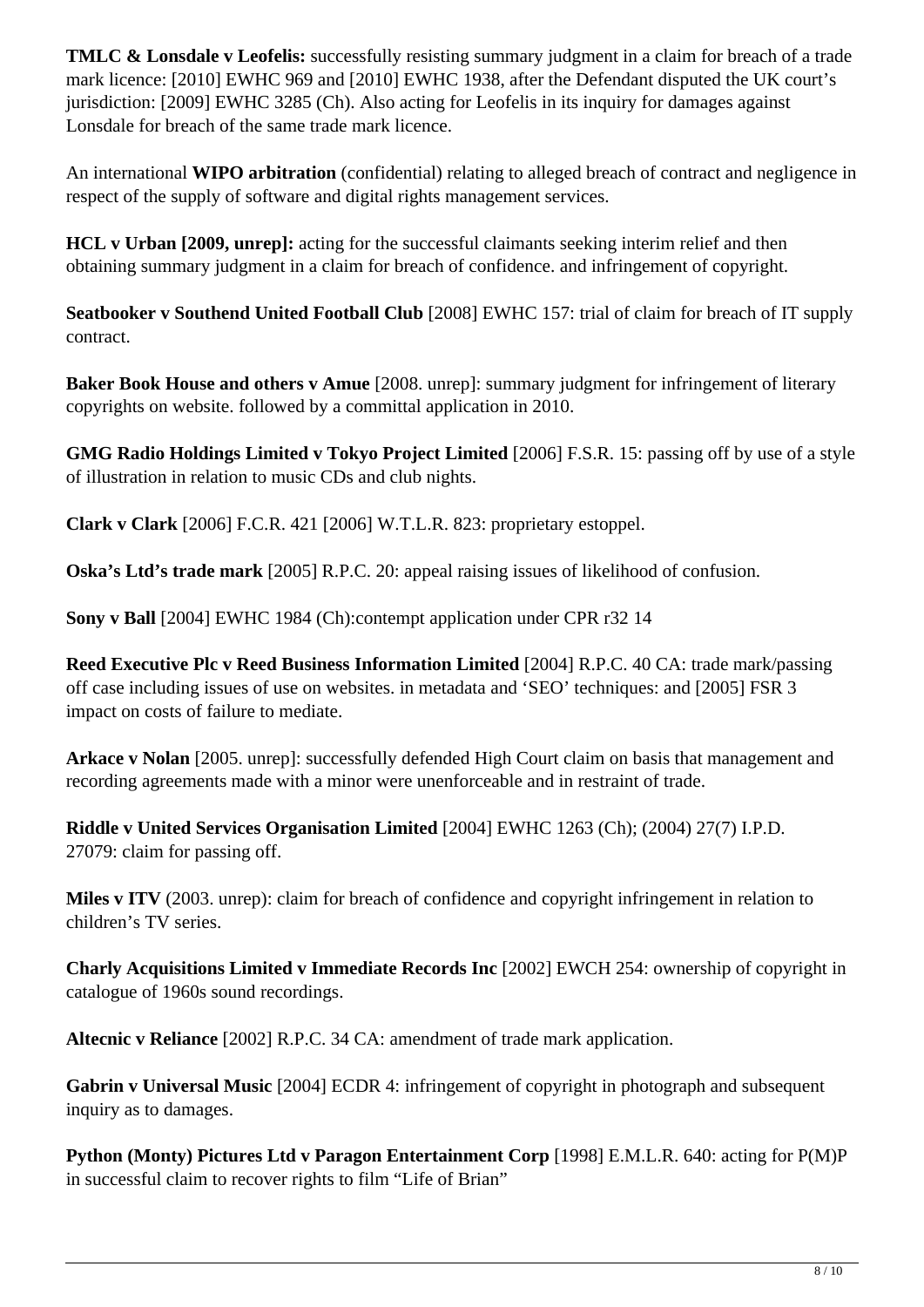## **Membership**

Chancery Bar Association

IP Bar Association

ADR Chambers

## **Qualifications and Regulations**

#### **Qualifications**

BA (Dunelm) Law Certificat d'Hautes Études Européennes (Bruges) MA (d'Hautes Études Européennes) (Bruges) Called to the Bar Gray's Inn 1981 Appointed Person 2007 Recorder 2010 Deputy Enterprise Judge 2015

#### **Regulations**

Amanda is a self-employed, independent barrister whose practice is governed by the Code of Conduct of the Bar of England and Wales. She is registered with the Bar Standards Board of England and Wales (Bar Ref: 16719). She has professional indemnity insurance provided by the Bar Mutual Indemnity Fund (BMIF Ref: 2190/011). Please refer to the BMIF website for full details of the world-wide cover provided, and the BMIF's contact details.

#### **Publications**

#### **Books**

Amanda is the author with Andrew Norris QC of 'A Practical Guide to Trade Mark Law' 5th edition, **OUP** 

#### READ MORE: